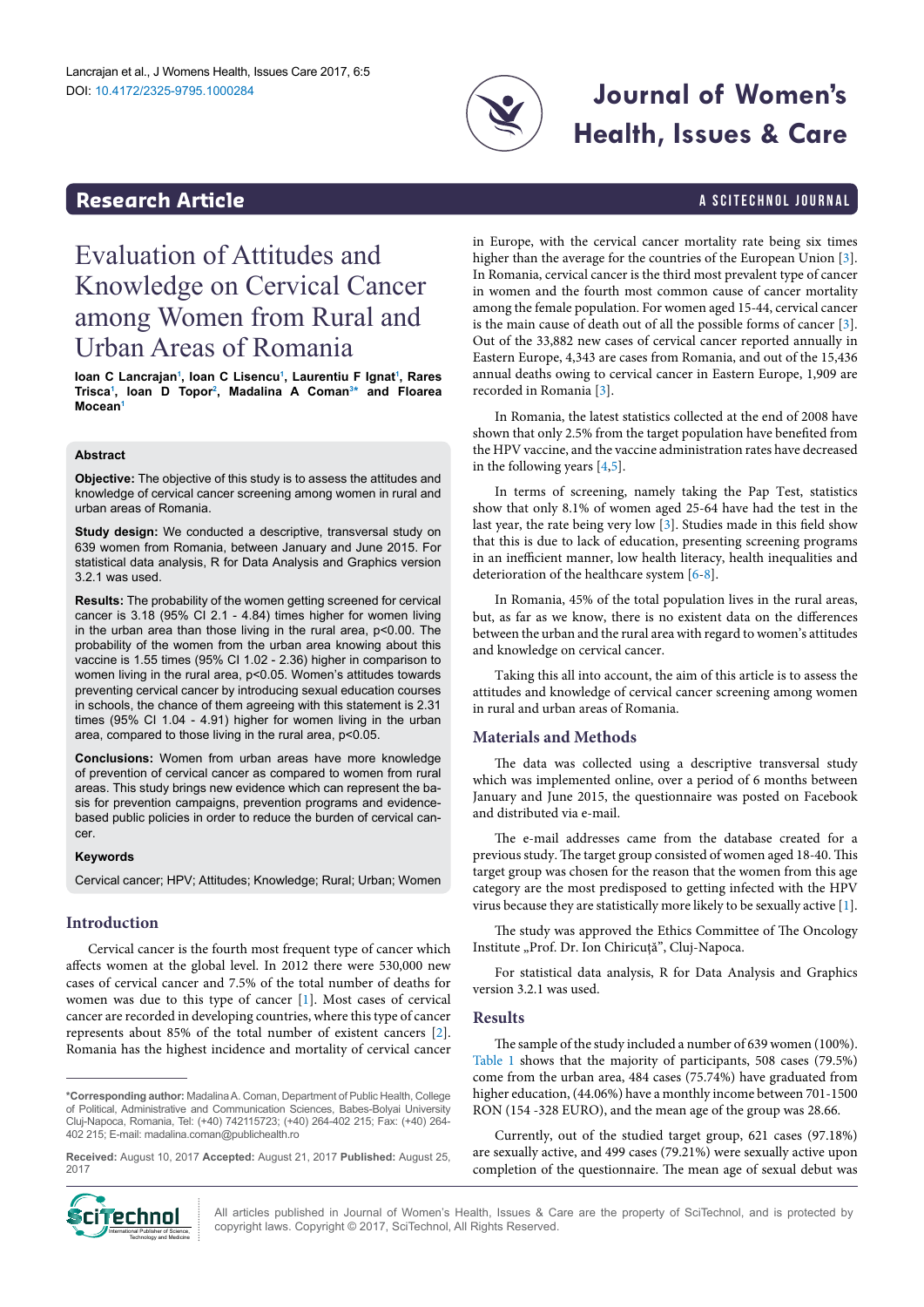*Citation: Lancrajan IC, Lisencu IC, Ignat LF, Trisca R, Topor ID, et al. (2017) Evaluation of Attitudes and Knowledge on Cervical Cancer among Women from Rural and Urban Areas of Romania. J Womens Health, Issues Care 6:5.*

18 years old. Most of the women participating in the study 447 cases (70%) had between 0-5 sexual partners up to the present moment. When asked about the frequency of gynecological consultations, 358 cases (59.37%) said that they go for consultations 1-2 times per year, and 66 cases (11%) claimed that they went very rarely (less than once a year). Out of the total number of respondents, 25 cases (5%) said that they have never had a gynecological consultation. Out of all the women surveyed, 624 cases (98.27%) knew what a Pap test was, and 423 cases (66.41%) have received a Pap test at least once in their lifetime. Regarding their knowledge about HPV, 413 cases (65.05%) believed that HPV was involved in the development of cervical cancer, while 222 cases (35%) thought that this virus is not responsible for the development of cervical cancer. A number of 435 (68.61%) respondents have heard of the existence of the HPV vaccine, and 396 (63.56%) would agree to vaccinate against the virus. The majority, 624 cases (97.96%) believed that getting the HPV vaccine would not spare them of having regular visits at the gynecologist.

As for women's attitudes regarding cervical cancer, 432 cases (68.14%) believe that one visit to the gynecologist per year would prevent cervical cancer, while 202 (31.86%) respondents disagree with this affirmation. Also, 596 (94.3%) women think that organizing campaigns for informing the female population and introducing sexual education courses in schools would reduce the risk of cervical cancer among women in Romania. Moreover, 384 (60.54%) respondents have declared that they would like to redirect 2% of their state tax contribution to inform the population about cervical cancer prevention.

[Table 2](#page-1-1) shows the differences between residence area and knowledge and attitudes about cervical cancer.

The probability of women getting screened for cervical cancer is 3.18 (95% CI 2.1 - 4.84) times higher for women living in the urban area than those living in the rural area, p<0.00. Regarding the information about the existence of a HPV vaccine which prevents cervical cancer, the probability of the women from the urban area knowing about this vaccine is 1.55 times (95% CI 1.02

- 2.36) higher in comparison to women living in the rural area, p<0.05.

Regarding women's attitudes towards preventing cervical cancer by introducing sexual education courses in schools, the chance of them agreeing with this statement is 2.31 times (95% CI 1.04 - 4.91) higher for women living in the urban area, compared to those living in the rural area,  $p<0.05$ . As for women's attitudes on introducing private health insurances to "force" women to test for early detection of cervical cancer, the chance of women from urban areas agreeing with this affirmation was 1.76 (95) % CI 0.99 - 3.08) higher compared to women from the rural area,  $p < 0.05$ .

With regard to respondents' attitudes towards medical education among women in Romania, the probability of women from urban area believing that a better medical education among young women in Romania can lead to preventing cervical cancer is 2.73 (95% CI 1.07 - 6.7) higher in comparison to the rural area, p<0.05.

<span id="page-1-0"></span>**Table 1:** Describing the target group.

|                                            | N (%)      |  |
|--------------------------------------------|------------|--|
| Total number of women                      | 639(100)   |  |
| Residence area                             |            |  |
| Rural                                      | 131(20.50) |  |
| Urban                                      | 508(79.50) |  |
| Total                                      | 639(100.0) |  |
| <b>Educational attainment</b>              |            |  |
| Primary school                             | 28(4.38)   |  |
| High school                                | 127(19.87) |  |
| College/University                         | 484(75.74) |  |
| Total                                      | 639(100.0) |  |
| Income per family member/month             |            |  |
| Under 700 RON (153 EURO)                   | 113(17.91) |  |
| Between 701 - 1500 RON<br>(154 - 328 EURO) | 278(44.06) |  |
| Over 1501 RON (329 EURO)                   | 240(38.03) |  |
| Total                                      | 639(100.0) |  |
| Mean age                                   | 28.66      |  |
| Mean age of sexual debut                   | 18         |  |

<span id="page-1-1"></span>**Table 2:** The association between residence area and knowledge and attitudes on cervical cancer.

|                                                                         | Rural $-N$ (%) | Urban- $N(\%)$ | OR (95% CI)                                   |
|-------------------------------------------------------------------------|----------------|----------------|-----------------------------------------------|
| Pap test performed                                                      |                |                |                                               |
| Yes                                                                     | 58 (44.62)     | 365 (71.99)    | $3.18$ (95% CI 2.1 - 4.84)"                   |
| No                                                                      | 72 (55.38)     | 142 (28.01)    |                                               |
| Has heard of the vaccine                                                |                |                |                                               |
| Yes                                                                     | 79 (60.77)     | 356 (70.63)    | 1.55 (95% CI 1.02 - 2.36)*                    |
| <b>No</b>                                                               | 51 (39.23)     | 148 (29.37)    |                                               |
| Sex education classes are useful for preventing<br>cervical cancer      |                |                |                                               |
| Yes                                                                     | 118 (90.08)    | 482 (95.45)    | 2.31 (95% CI 1.04 - 4.91)'                    |
| <b>No</b>                                                               | 13 (9.92)      | 23 (4.55)      |                                               |
| Private insurances should "force" women to take<br>the Pap test         |                |                |                                               |
| Yes                                                                     | 108 (82.44)    | 448 (89.24)    | 1.76 (95% CI 0.99 - 3.08)*                    |
| No                                                                      | 23 (17.56)     | 54 (10.76)     |                                               |
| A higher level of education would lead to<br>preventing cervical cancer |                |                |                                               |
| Yes                                                                     | 119 (92.25)    | 489 (97.02)    | $2.73(95\% \text{ CI} 1.07 - 6.7)^{\text{T}}$ |
| No                                                                      | 10 (7.75)      | 15 (2.98)      |                                               |

Note: 'P<0.05, "P<0.001; The reference group is the rural area => OR = the chance of the variable x having the answer yes is more than x times for the people from the urban area compared to those from the rural area.